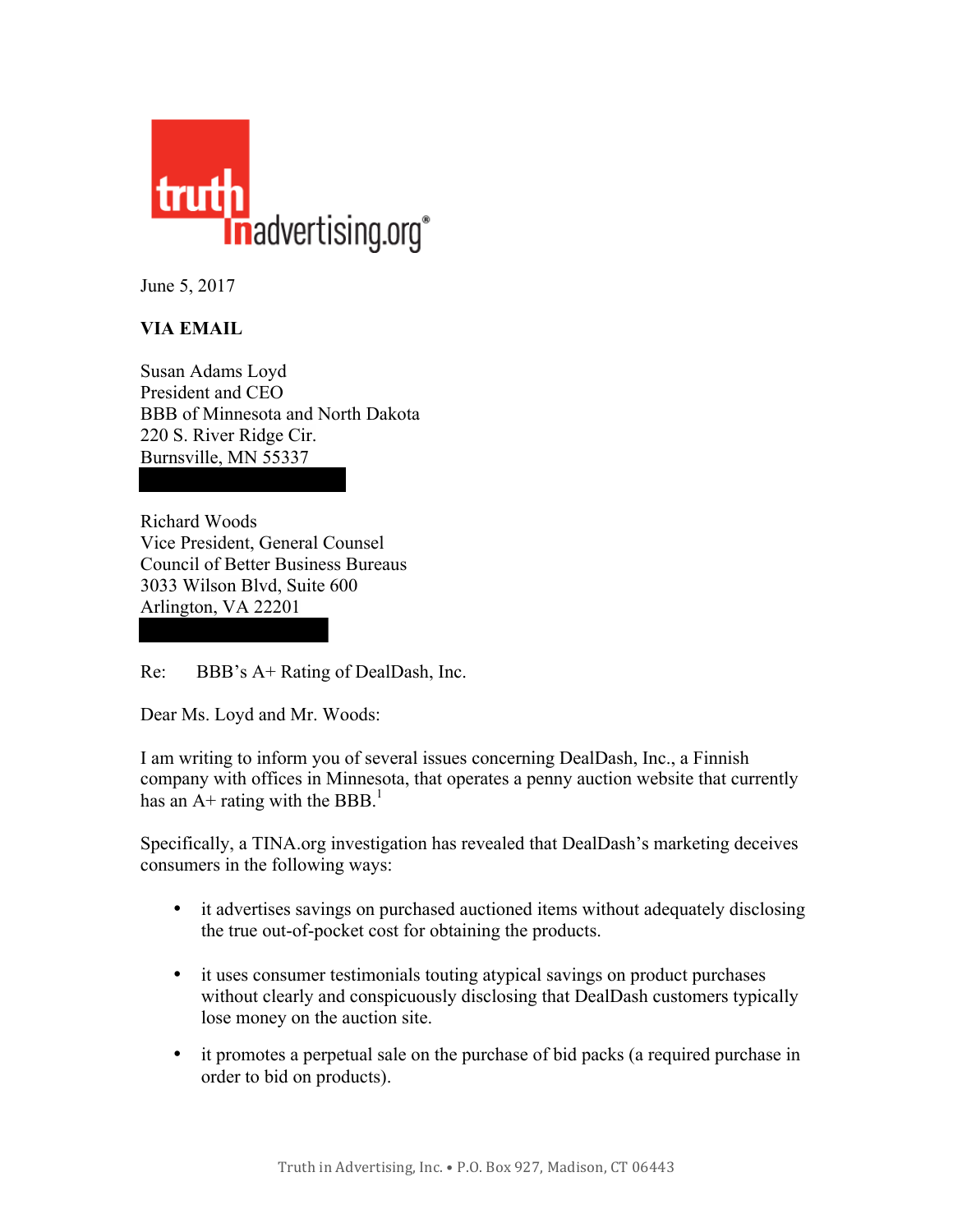- it fails to disclose its ownership interest in certain products that are advertised and auctioned on DealDash.com.
- it promotes a 100% money back guarantee refund policy without adequately disclosing the significant restrictions of the policy.

DealDash uses these deceptive marketing tactics to lure consumers to its website with promises of easily won bargains, but what it fails to disclose is that DealDash is operating a form of gambling whereby consumers are paying the company for chances to win products. This practice – charging for chances to win – is illegal.

Consumers rely on BBB ratings to help them assess the trustworthiness of a company. As one consumer stated about DealDash, "I trusted them because of your (BBB) ratings, to be honest." An A+ rating provides a clear signal that DealDash has the BBB's stamp of approval. As DealDash's blog states, "DealDash is Trustworthy, and Here's Proof."<sup>2</sup>



Consumers doing business with DealDash, however, are being harmed by its deceptive marketing tactics and gambling operation.

We trust the BBB will re-evaluate its rating of DealDash and do whatever else is necessary to dispel the notion that the BBB fully supports DealDash's illegal scheme and deceptive marketing practices.<sup>3</sup>

If you have any questions or would like further information about our investigative findings, please do not hesitate to contact me.

Sincerely,

Laura Smith, Esq. Legal Director Truth in Advertising, Inc.